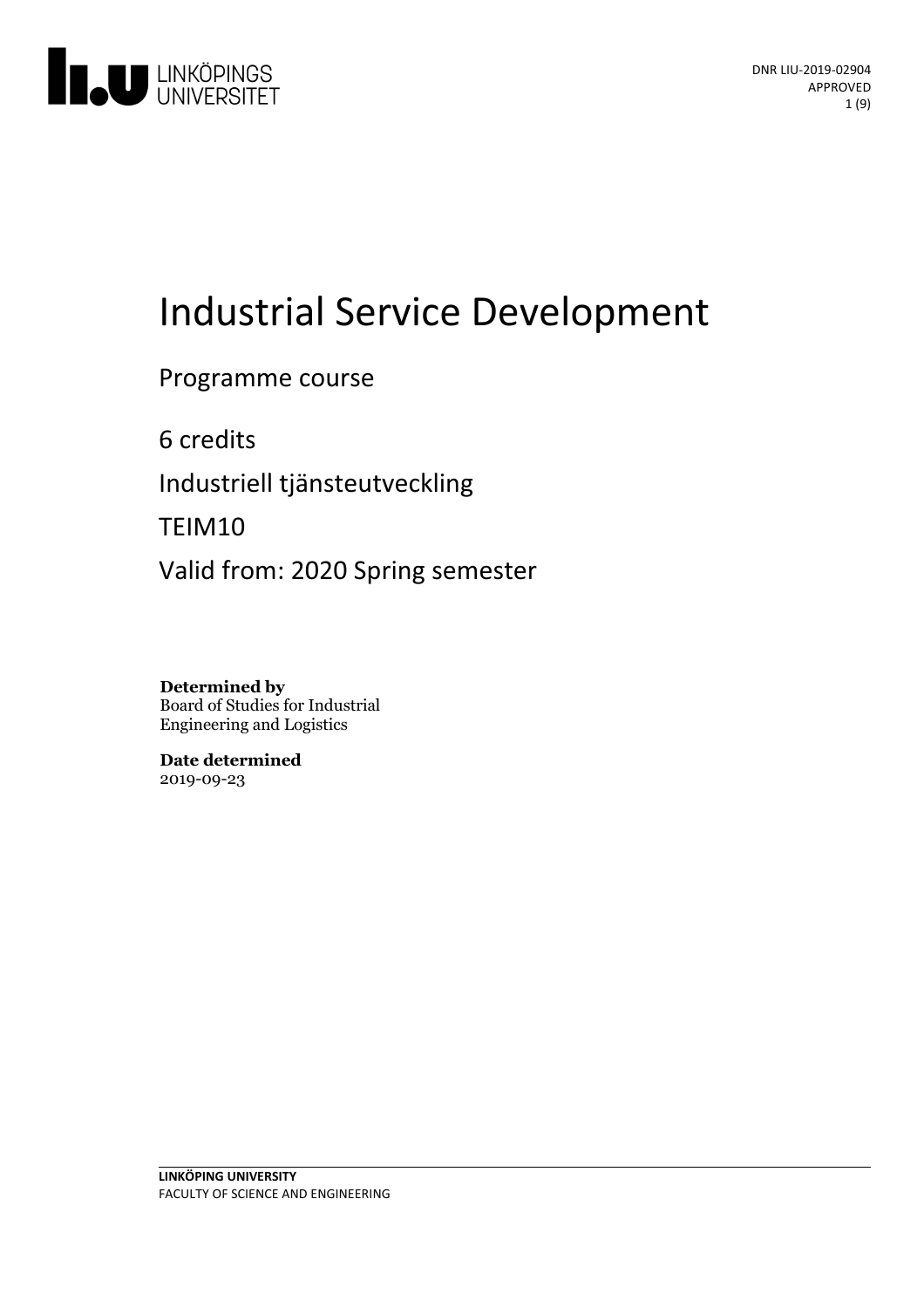# Main field of study

Industrial Engineering and Management

Course level

Second cycle

# Advancement level

A1X

# Course offered for

- Design and Product Development, M Sc in Engineering
- Energy Environment Management, M Sc in Engineering
- Industrial Engineering and Management International, M Sc in Engineering
- Industrial Engineering and Management, M Sc in Engineering
- Mechanical Engineering, M Sc in Engineering

# Entry requirements

Note: Admission requirements for non-programme students usually also include admission requirements for the programme and threshold requirements for progression within the programme, or corresponding.

# Prerequisites

Courses in marketing and industrial management.

# Intended learning outcomes

The course gives an understanding of how industrial services influences, and have an impact on, companies' offering and business developement. More specifically shall the students, after the course, be able to:

- Explain and analyse the impact and role of services in industrial companies' offering and business development processes (both strategically and on an operative level).<br>• Describe and explain how services and offerings are developed, among
- 
- other things through ICT (Information and Communication Technologies).<br>• Evaluate the advantages and disadvantages with services in an industrial context. especially in relation to industrial products.
- Analyse and structure service and offering development related problems.<br>- Communicate service development related analyses and reasoning.
- 

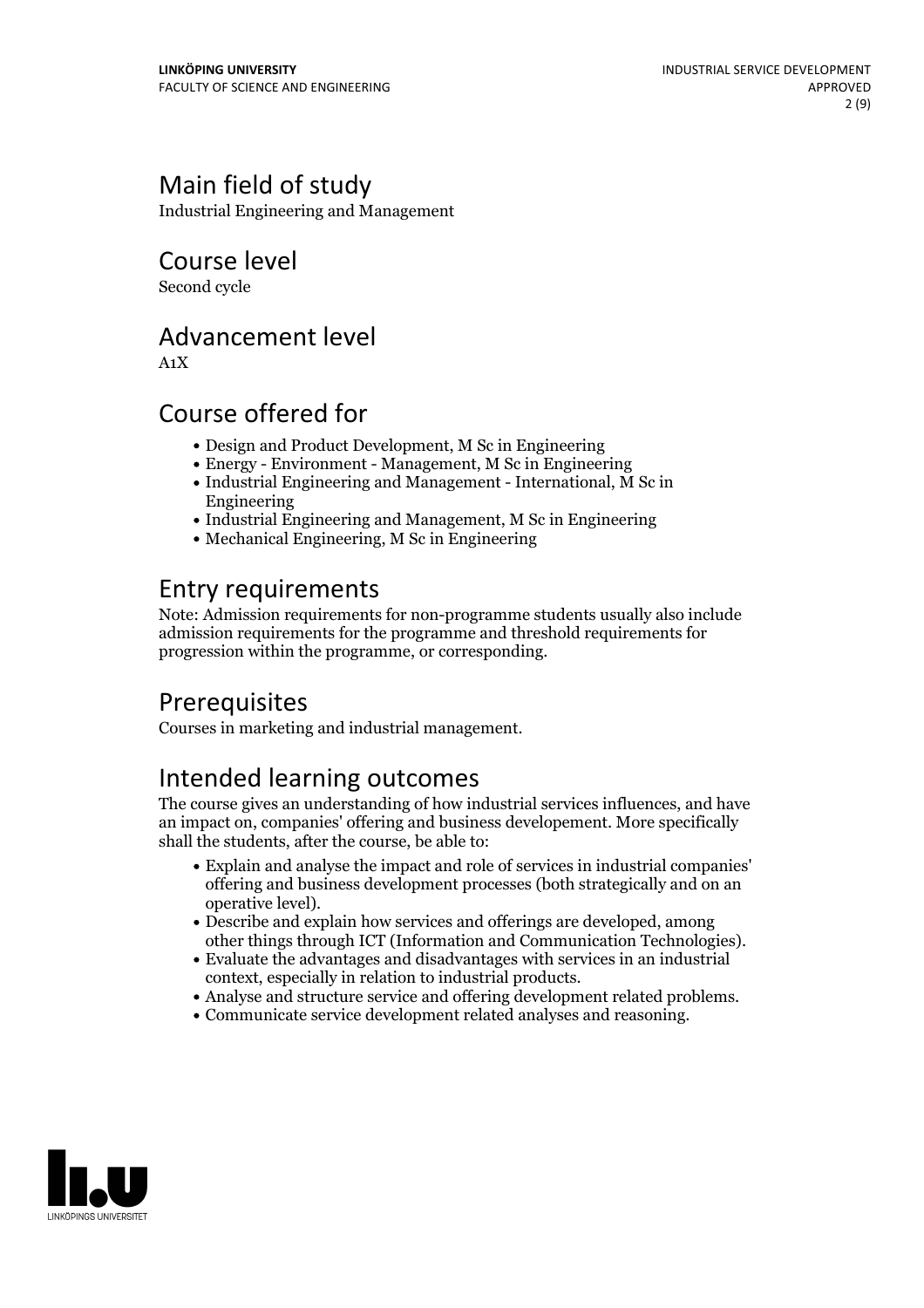### Course content

Focus is on how industrial services can enable companies' long-term competitive advantage. New opportunities for value creation, for example through ICT. The changing relationships between companies as a result of increased service content. How industrial offerings can enable differentiation and business development, and what impact this has on the profitability and results of the firm.

# Teaching and working methods

Lectures, seminars and a project (carried out in groups).

### Examination

| UPG2 Written examination during the course | 3 credits $U, 3, 4, 5$   |  |
|--------------------------------------------|--------------------------|--|
| UPG3 Project work during the course        | 2.5 credits $U, 3, 4, 5$ |  |
| UPG4 Approved seminars                     | $0.5$ credits U, G       |  |

### Grades

Four-grade scale, LiU, U, 3, 4, 5

# Other information

#### **About teaching and examination language**

The teaching language is presented in the Overview tab for each course. The examination language relates to the teaching language as follows:

- If teaching language is Swedish, the course as a whole or in large parts, is taught in Swedish. Please note that although teaching language is Swedish, parts of the course could be given in English. Examination language is
- If teaching language is Swedish/English, the course as a whole will be taught in English if students without prior knowledge of the Swedish language participate. Examination language is Swedish or English
- $\bullet$  If teaching language is English, the course as a whole is taught in English. Examination language is English.

#### **Other**

The course is conducted in a manner where both men's and women's

experience and knowledge are made visible and developed. The planning and implementation of <sup>a</sup> course should correspond to the course syllabus. The course evaluation should therefore be conducted with the course syllabus as a starting point.

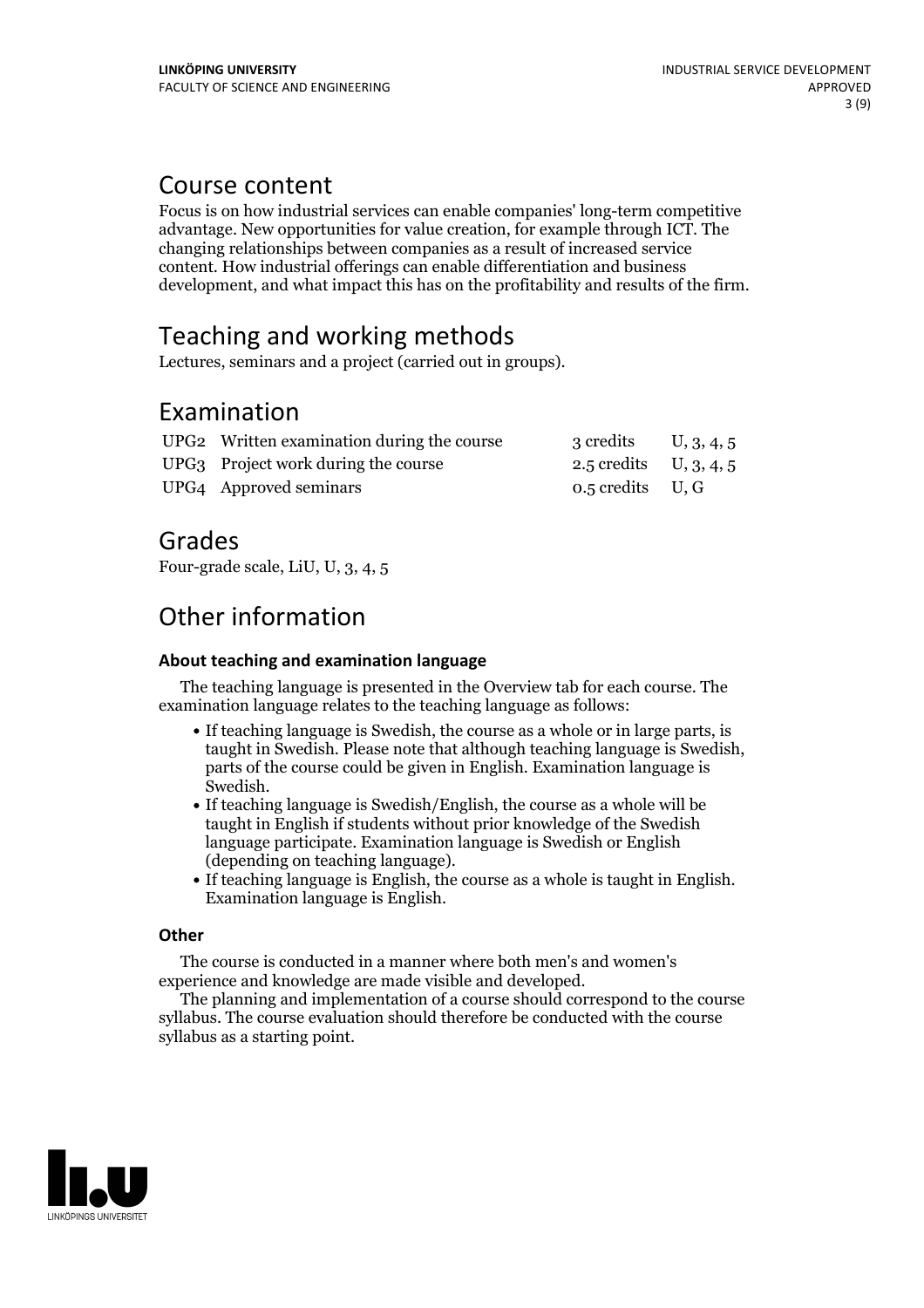### Department

Institutionen för ekonomisk och industriell utveckling

# Director of Studies or equivalent

Johan Holtström

# Examiner

Christian Kowalkowski

### Course website and other links

<http://www.iei.liu.se/indek/utbildning/industriell-marknadsforing/teim10?l=sv>

### Education components

Preliminary scheduled hours: 31 h Recommended self-study hours: 129 h

Course literature Kursbok samt artiklar.

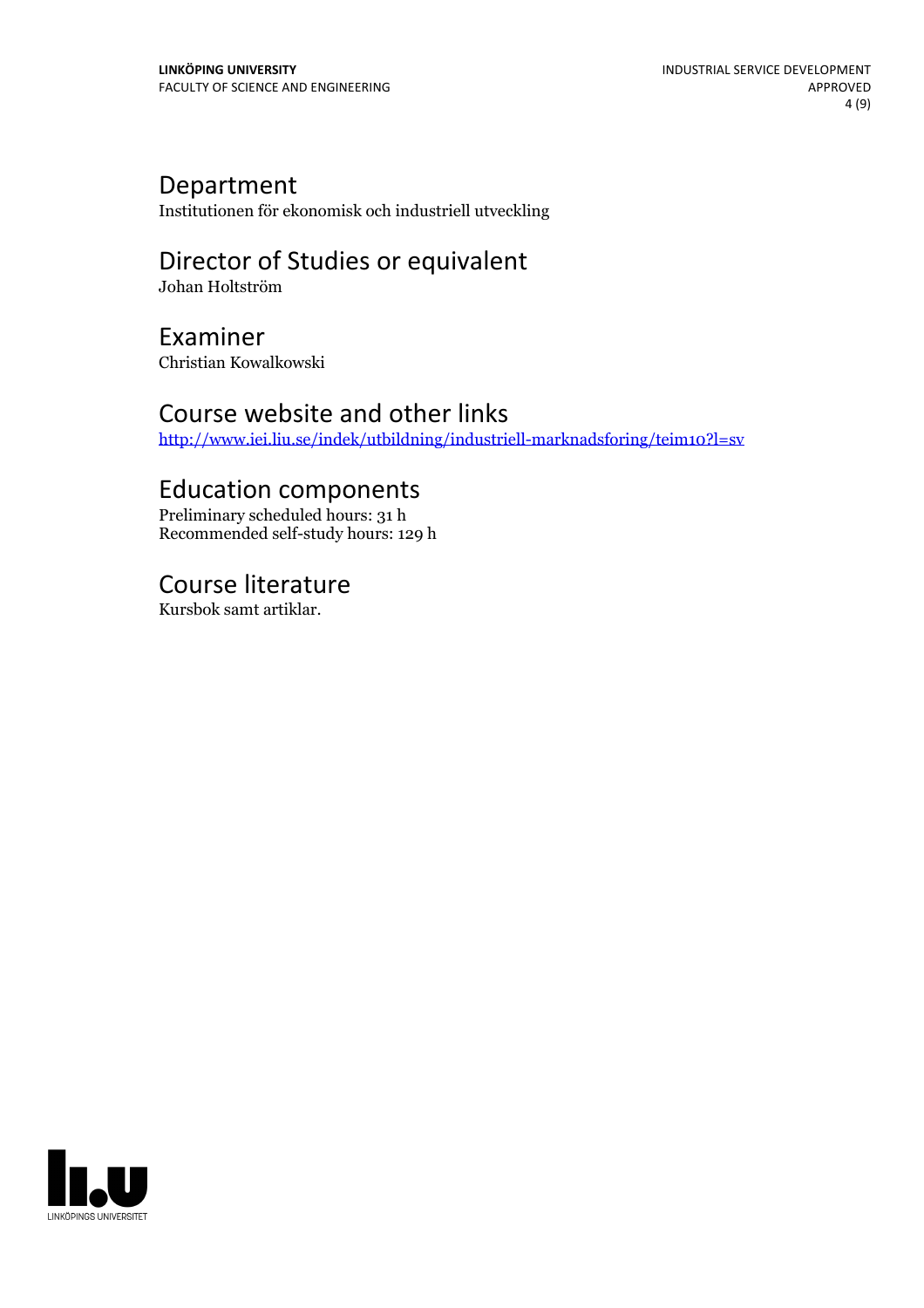# **Common rules**

### **Course syllabus**

A syllabus must be established for each course. The syllabus specifies the aim and contents of the course, and the prior knowledge that a student must have in order to be able to benefit from the course.

### **Timetabling**

Courses are timetabled after a decision has been made for this course concerning its assignment to a timetable module.

#### **Interrupting a course**

The vice-chancellor's decision concerning regulations for registration, deregistration and reporting results (Dnr LiU-2015-01241) states that interruptions in study are to be recorded in Ladok. Thus, all students who do not participate in a course for which they have registered must record the interruption, such that the registration on the course can be removed. Deregistration from <sup>a</sup> course is carried outusing <sup>a</sup> web-based form: https://www.lith.liu.se/for-studenter/kurskomplettering?l=en.

### **Cancelled courses**

Courses with few participants (fewer than 10) may be cancelled or organised in a manner that differs from that stated in the course syllabus. The Dean is to deliberate and decide whether a course is to be cancelled or changed from the course syllabus.

### **Guidelines relatingto examinations and examiners**

For details, see Guidelines for education and examination for first-cycle and second-cycle education at Linköping University, http://styrdokument.liu.se/Regelsamling/VisaBeslut/917592.

An examiner must be employed as a teacher at LiU according to the LiU Regulations for Appointments

(https://styrdokument.liu.se/Regelsamling/VisaBeslut/622784). For courses in second-cycle, the following teachers can be appointed as examiner: Professor (including Adjunct and Visiting Professor), Associate Professor (including Adjunct), Senior Lecturer (including Adjunct and Visiting Senior Lecturer), Research Fellow, or Postdoc. For courses in first-cycle, Assistant Lecturer (including Adjunct and Visiting Assistant Lecturer) can also be appointed as examiner in addition to those listed for second-cycle courses. In exceptional cases, a Part-time Lecturer can also be appointed as an examiner at both first- and second cycle, see Delegation of authority for the Board of Faculty of Science and Engineering.

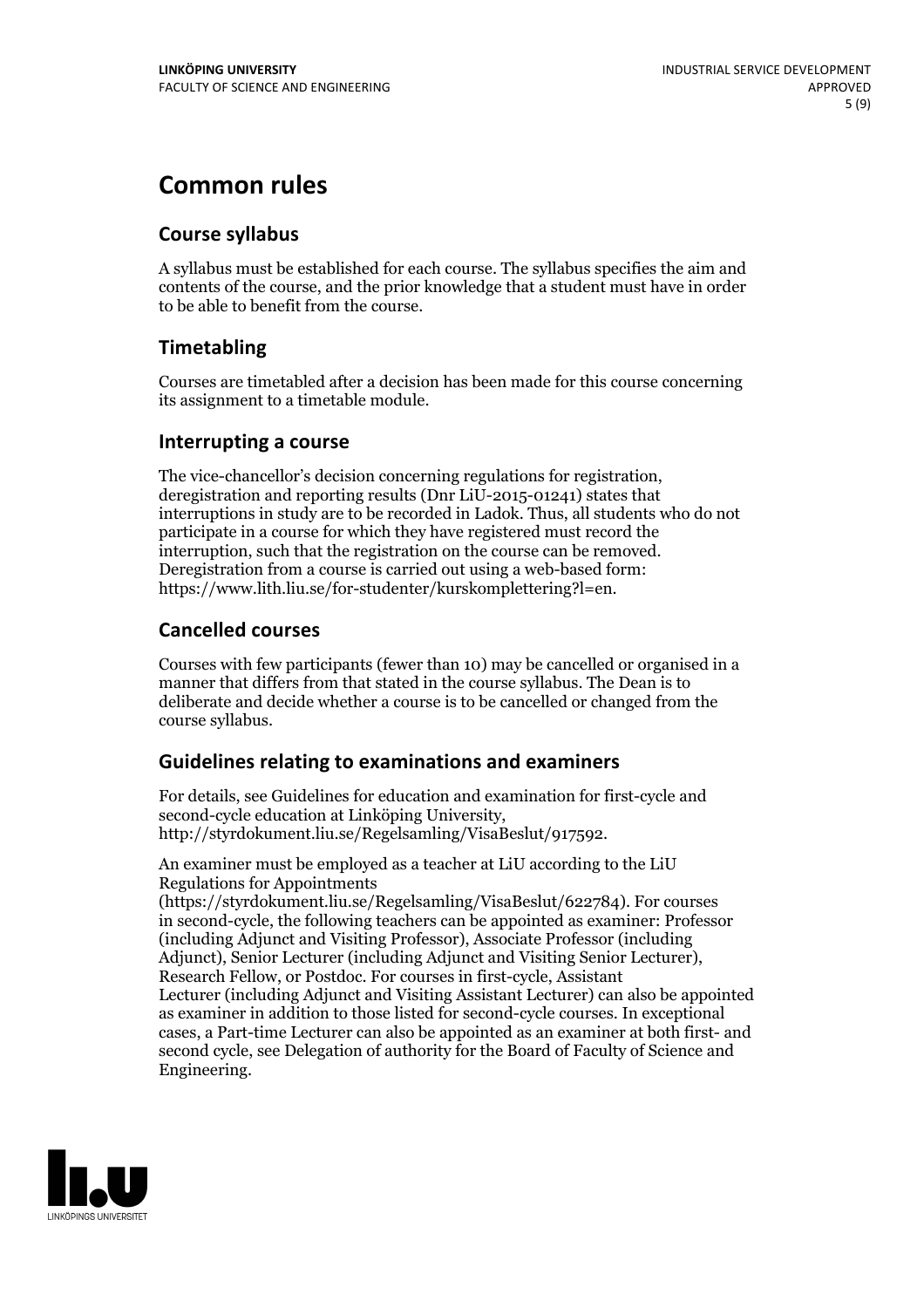#### **Forms of examination**

#### **Examination**

Written and oral examinations are held at least three times a year: once immediately after the end of the course, once in August, and once (usually) in one of the re-examination periods. Examinations held at other times are to follow a decision of the board of studies.

Principles for examination scheduling for courses that follow the study periods:

- courses given in VT1 are examined for the first time in March, with re-examination in June and August
- courses given in VT2 are examined for the first time in May, with re-examination in August and October
- courses given in HT1 are examined for the first time in October, with re-examination in January and August
- courses given in HT2 are examined for the first time in January, with re-examination in March and in August.

The examination schedule is based on the structure of timetable modules, but there may be deviations from this, mainly in the case of courses that are studied and examined for several programmes and in lower grades (i.e. 1 and 2).

Examinations for courses that the board of studies has decided are to be held in alternate years are held three times during the school year in which the course is given according to the principles stated above.

Examinations for courses that are cancelled orrescheduled such that they are not given in one or several years are held three times during the year that immediately follows the course, with examination scheduling that corresponds to the scheduling that was in force before the course was cancelled or rescheduled.

When a course is given for the last time, the regular examination and two re-<br>examinations will be offered. Thereafter, examinations are phased out by offering three examinations during the following academic year at the same times as the examinations in any substitute course. If there is no substitute course, three examinations will be offered during re-examination periods during the following academic year. Other examination times are decided by the board of studies. In all cases above, the examination is also offered one more time during the academic year after the following, unless the board of studies decides otherwise.

If a course is given during several periods of the year (for programmes, or on different occasions for different programmes) the board or boards of studies determine together the scheduling and frequency of re-examination occasions.

#### **Registration for examination**

In order to take an examination, a student must register in advance at the Student Portal during the registration period, which opens 30 days before the date of the examination and closes 10 days before it. Candidates are informed of the location of the examination by email, four days in advance. Students who have not

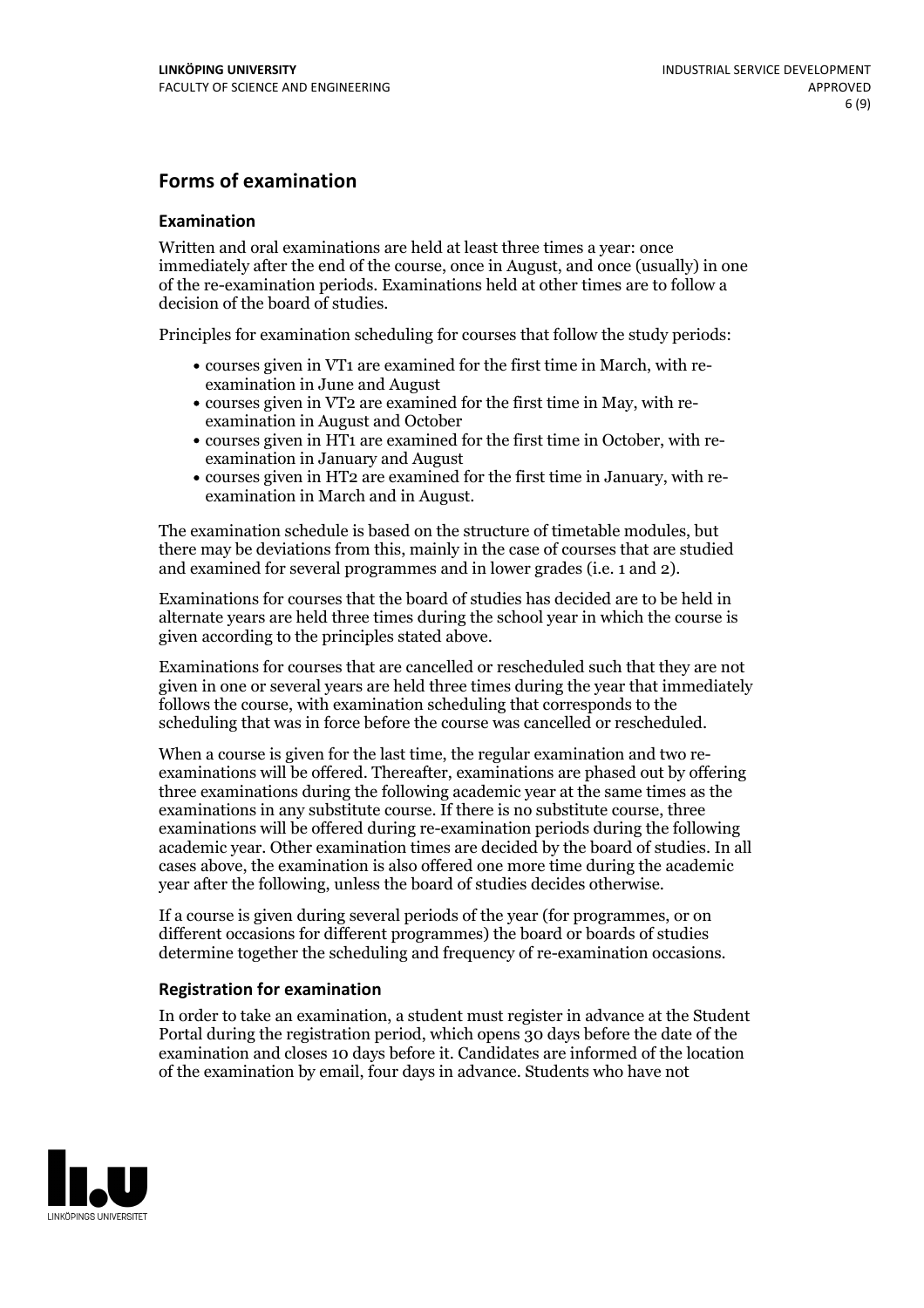registered for an examination run the risk of being refused admittance to the examination, if space is not available.

Symbols used in the examination registration system:

\*\* denotes that the examination is being given for the penultimate time.

\* denotes that the examination is being given for the last time.

#### **Code of conduct for students during examinations**

Details are given in a decision in the university's rule book: http://styrdokument.liu.se/Regelsamling/VisaBeslut/622682.

#### **Retakes for higher grade**

Students at the Institute of Technology at LiU have the right to retake written examinations and computer-based examinations in an attempt to achieve a higher grade. This is valid for all examination components with code "TEN" and "DAT". The same right may not be exercised for other examination components, unless otherwise specified in the course syllabus.

A retake is not possible on courses that are included in an issued degree diploma.

#### **Retakes of other forms of examination**

Regulations concerning retakes of other forms of examination than written examinations and computer-based examinations are given in the LiU guidelines

http://styrdokument.liu.se/Regelsamling/VisaBeslut/917592.

#### **Plagiarism**

For examinations that involve the writing of reports, in cases in which it can be assumed that the student has had access to other sources (such as during project work, writing essays, etc.), the material submitted must be prepared in accordance with principles for acceptable practice when referring to sources (references or quotations for which the source is specified) when the text, images, ideas, data,  $\vec{e}$  etc. of other people are used. It is also to be made clear whether the author has reused his or her own text, images, ideas, data, etc. from previous examinations, such as degree projects, project reports, etc. (this is sometimes known as "self- plagiarism").

A failure to specify such sources may be regarded as attempted deception during examination.

#### **Attempts to cheat**

In the event of <sup>a</sup> suspected attempt by <sup>a</sup> student to cheat during an examination, or when study performance is to be assessed as specified in Chapter <sup>10</sup> of the Higher Education Ordinance, the examiner is to report this to the disciplinary board of the university. Possible consequences for the student are suspension from study and a formal warning. More information is available at https://www.student.liu.se/studenttjanster/lagar-regler-rattigheter?l=en.

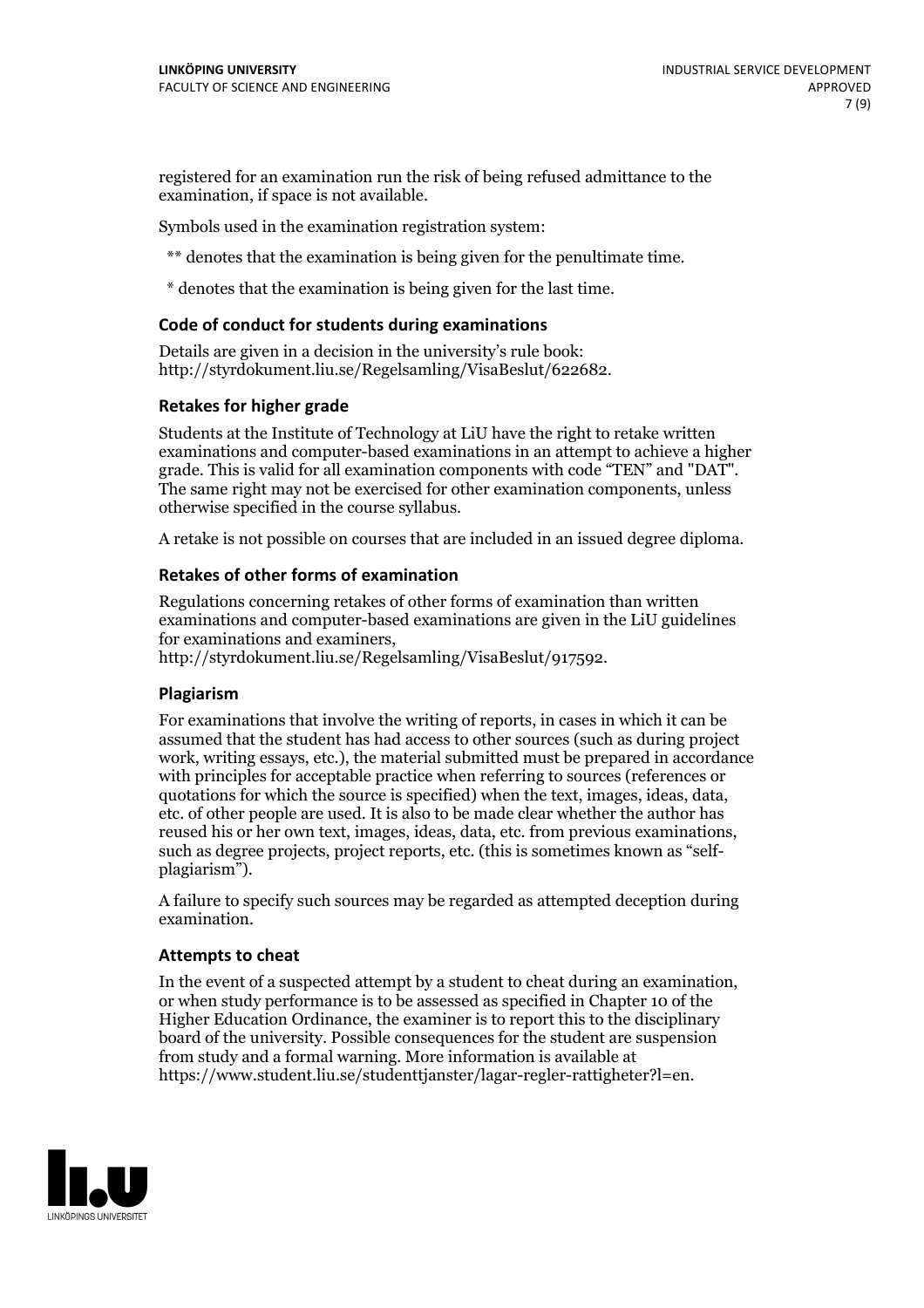#### **Grades**

The grades that are preferably to be used are Fail (U), Pass (3), Pass not without distinction  $(4)$  and Pass with distinction  $(5)$ .

- 1. Grades U, 3, 4, 5 are to be awarded for courses that have written
- examinations. 2. Grades Fail (U) and Pass (G) may be awarded for courses with <sup>a</sup> large degree of practical components such as laboratory work, project work and group work. 3. Grades Fail (U) and Pass (G) are to be used for degree projects and other
- independent work.

#### **Examination components**

- 
- 1. Grades U, 3, 4, <sup>5</sup> are to be awarded for written examinations (TEN). 2. Examination components for which the grades Fail (U) and Pass (G) may be awarded are laboratory work (LAB), project work (PRA), preparatory written examination (KTR), oral examination (MUN), computer-based
- examination (DAT), home assignment (HEM), and assignment (UPG). 3. Students receive grades either Fail (U) or Pass (G) for other examination components in which the examination criteria are satisfied principally through active attendance such as other examination (ANN), tutorial group (BAS) or examination item (MOM). 4. Grades Fail (U) and Pass (G) are to be used for the examination
- components Opposition (OPPO) and Attendance at thesis presentation (AUSK) (i.e. part of the degree project).

For mandatory components, the following applies: If special circumstances prevail, and if it is possible with consideration of the nature of the compulsory component, the examiner may decide to replace the compulsory component with another equivalent component. (In accordance with the LiU Guidelines for education and examination for first-cycle and second-cycle education at Linköping University, http://styrdokument.liu.se/Regelsamling/VisaBeslut/917592).

For written examinations, the following applies: If the LiU coordinator for students with disabilities has granted a student the right to an adapted examination for a written examination in an examination hall, the student has the right to it. If the coordinator has instead recommended for the student an adapted examination or alternative form of examination, the examiner may grant this if the examiner assesses that it is possible, based on consideration of the course objectives. (In accordance with the LiU Guidelines for education and examination for first-cycle and second-cycle education at Linköping University, http://styrdokument.liu.se/Regelsamling/VisaBeslut/917592).

The examination results for a student are reported at the relevant department.

### **Regulations (applyto LiU in its entirety)**

The university is a government agency whose operations are regulated by